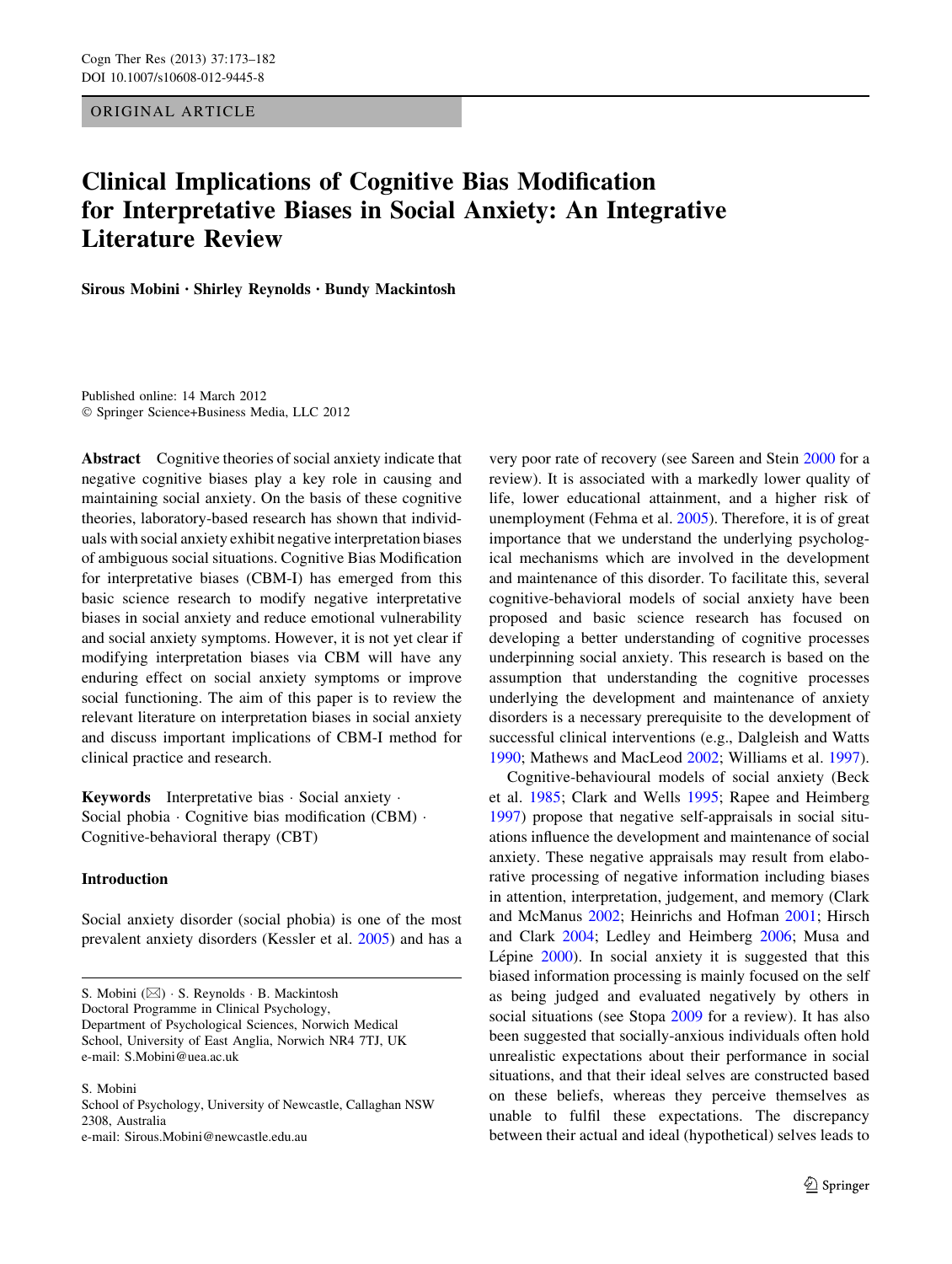low levels of self-concept clarity and negative self-evaluations (Stopa [2009\)](#page-9-0).

Beck et al. [\(1985](#page-8-0)) suggest that the main characteristic of social anxiety is the fear that one's deficiencies will be exposed in front of others and that one will be shamed. According to Clark and Wells's [\(1995](#page-8-0)) model, people with social anxiety interpret social situations based on dysfunctional assumptions which results in perceived social danger and anxiety. They selectively attend to negative information about themselves and use this information to make negative self-evaluations and negative predictions about their future social performance. The anxiety is maintained by heightened attention to internal cues which signal anxiety (self-focused attention), by negative selfprocessing and by safety behaviors.

Rapee and Heimberg's [\(1997](#page-9-0)) model of social anxiety emphasises formation of the negatively biased mental representations of the self and perceived negative selfevaluation in socially-anxious individuals. While Clark and Wells assert that socially-anxious individuals direct their attention towards internal cues, Rapee and Heimberg state that socially-anxious people simultaneously attend to the internal cues and to external stimuli which potentially indicate negative evaluation made by others. These stimuli include the facial expressions of other people in social situations. Thus, the latter model suggests that vigilance for negative, external social cues is also a significant component of social anxiety and serves as an input to negative self-focus, particularly during the formation of the mental representation of the self as seen by audience (Rapee and Heimberg [1997\)](#page-9-0). An important implication of this model is that changes in the nature of the environment, such as audience behaviour, influence the socially-anxious person's mental representation of himself and the person shifts attention between this mental representation of self as seen by others and vigilant observation of external threats (e.g., audience behaviours). These two processes involved in attention to internal and external cues are interdependent and are likely to influence each other.

The central feature of cognitive-behavioural models of social anxiety is that socially-anxious individuals have cognitive vulnerability to social anxiety due to negative information processing biases (see Clark and McManus [2002;](#page-8-0) Heinrichs and Hofman [2001](#page-8-0); Hirsch and Clark [2004](#page-8-0) for reviews). An important prediction based on these models is that socially-anxious individuals will demonstrate negative cognitive biases when exposed to ambiguous social situations. Interpretative bias is thought to be particularly relevant for social anxiety because the information available to us in social situations is usually ambiguous and therefore open to a range of interpretations (Mathews and Mackintosh [2000\)](#page-9-0). Individuals with social anxiety tend to perceive innocuous comments or behaviors by others as indicating

criticism or rejection, and to interpret their own behaviors as poorer than the behaviors of other people. It is therefore important to investigate how socially-anxious individuals resolve this ambiguity in social situations. The present paper will review the literature on interpretative biases in social anxiety in adult populations and discuss an implicit computerised program, Cognitive Bias Modification for interpretative biases (CBM-I), which has been developed to modify these negative cognitive biases and reduce social anxiety. The paper will also discuss the therapeutic value of CBM-I for social anxiety in light of the theoretical rationale and emerging research evidence and will highlight potential directions for future research in this area.

### A Review of Interpretation Bias Studies

As reviewed above, cognitive models propose a wide range of cognitive processes (attention and interpretation) underlying negative information processing biases in anxiety disorders. In addition to attentional bias, interpretation bias in social anxiety has been widely investigated by scientists in both cognitive and clinical areas. Researchers have focused on how people with social anxiety resolve ambiguity in social situations. To study interpretation bias in social anxiety, subjects are typically presented with a series of ambiguous social scenarios and are required to give an explanation for the event. Researchers have used a variety of measures (self-report questionnaires and computerised paradigms) to examine the interpretations of ambiguous situations. Amir et al. [\(1998\)](#page-8-0) presented patients with social anxiety, patients with obsessive–compulsive disorder (OCD) and non-anxious controls with self- and other-relevant ambiguous scenarios of social events and asked them to explain each scenario. They used a self-report questionnaire as a measure of interpretative biases. As predicted, socially-anxious individuals interpreted selfrelevant ambiguous social events more negatively than OCD patients and non-anxious controls even when a positive interpretation was available.

In another study, Constans et al. ([1999\)](#page-8-0) asked a nonclinical sample of students who were low and high in social fears to read an ambiguous social vignette depicting a 'blind date' between two students. The vignette included a number of ambiguous statements and behaviors about interpersonal evaluation (e.g., When meeting her date, Lisa said "You're certainly not what I expected") and evaluation of non-interpersonal information (e.g., Upon entering the restaurant, Lisa said ''This is an unusual place''). After reading the vignette, participants completed a 19-item questionnaire that was designed to assess their interpretations of the ambiguous information. They also rated their level of agreement with interpretations of the ambiguous information (e.g., When Lisa said to Steve ''You're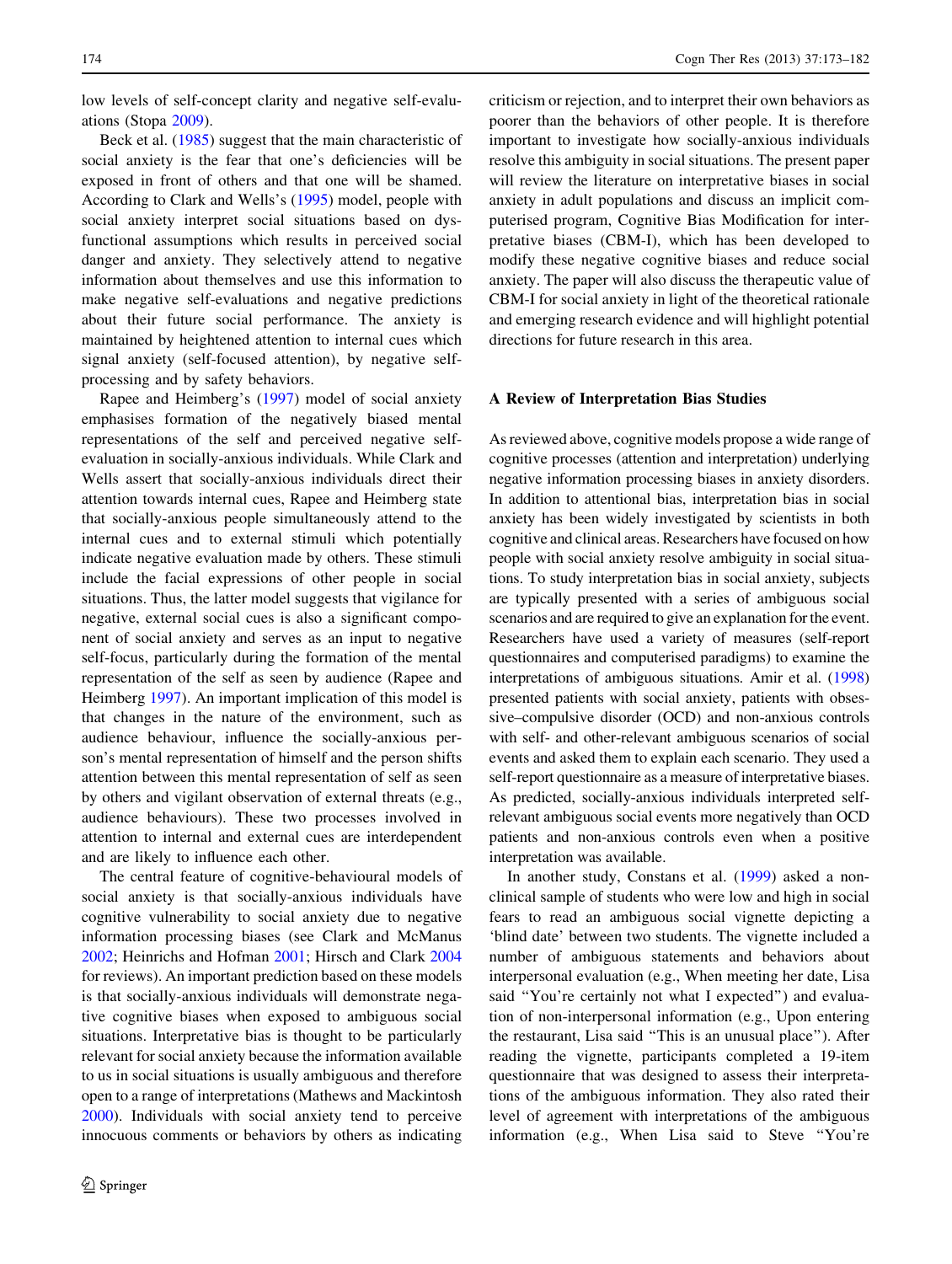certainly not what I expected'' she was impressed). In line with this content specificity in the interpretative bias, socially-anxious participants showed more threatening interpretations of ambiguous, interpersonal events compared to the low anxious participants.

Stopa and Clark ([2000\)](#page-9-0) replicated these findings with a clinical population of socially-anxious participants using self-report questionnaires designed to measure interpretations of ambiguous social and non-social scenarios and unambiguous mildly negative social scenarios. After reading each scenario, participants were required to write down the first explanation that came to their mind. They were also asked to rank the likelihood that different interpretations of mildly negative social events would come to their mind. An example of the mildly negative social events was 'You have been talking to someone for a while and it becomes clear that they're not really interested in what you're saying'. The interpretations which were suggested included, 'I am a boring person' (negative self-judgement), and 'Their mind was probably on something else' (neutral self judgement). Patients with social anxiety ranked negative interpretations (i.e., catastrophization) of the mildly negative social events as more likely to come into their mind than the control groups. Thus, in addition to interpreting ambiguous social events more negatively, patients with social anxiety were more likely to catastrophize about mildly negative social events than patients with other anxiety disorders, and nonclinical controls. In another study, using a sentence completion task and self-report measures, Huppert et al. ([2007\)](#page-9-0) reported that individuals with clinically significant social anxiety exhibited both the presence of a negative bias and a lack of positive bias at both generation and selection of responses in the face of ambiguity. Furthermore, Hertel et al. [\(2008](#page-8-0)) found that socially-anxious participants produced more socially negative continuations for ambiguous social scenarios and had a better memory for them.

Beard and Amir ([2008\)](#page-8-0) used the Word Sentence Association Paradigm (WSAP) to examine interpretation bias in socially-anxious individuals. In the WSAP, participants decide whether or not a word (implying a threat or benign interpretation) is related to an ambiguous sentence. Threat or benign meanings precede the ambiguity in order to examine the influence of positive and negative beliefs on interpretation of ambiguous information. The WSAP results in two types of interpretation indices: (1) response latency to make relatedness decisions for threat and benign interpretations, and (2) endorsement rates of the relatedness of threat and benign interpretations to ambiguous sentences. Using these indices as a measure of interpretation bias, Beard and Amir ([2008\)](#page-8-0) found a threat interpretation bias and a lack of a benign interpretation bias in both reaction time and self-report data from socially-anxious participants.

Other studies have investigated how socially-anxious individuals interpret social events with different valence. Voncken et al. ([2003\)](#page-9-0) assessed participants' interpretations of four types of social scenario: positive (e.g., 'someone makes a compliment about your looks'), ambiguous (e.g., 'someone you know looks in your direction'), mildly negative (e.g., 'the newly introduced person doesn't say anything to you'), and strongly negative (e.g., 'a friend tells you a colleague dislikes you'). Socially-anxious individuals were asked to rank order four interpretations of each scenario in terms of likelihood that it was the explanation for the situation. They made more negative interpretations of all four types of scenario compared to control individuals. Moreover, it was found that the interpretation bias was specific to social information rather than non-social information. Voncken et al. [\(2003](#page-9-0)) argued that interpretation bias in social anxiety can be seen as a negative interpretation of all social events, irrespective of valence. Similarly, Vassilopoulos ([2006\)](#page-9-0) reported that high sociallyanxious individuals were more likely to interpret positive social events in a negative fashion and to catastrophize in response to unambiguous, mildly negative social events than low socially-anxious controls. The fact that interpretation bias in social anxiety was limited to social situations rather than involving non-social situations implies that socially-anxious individuals process social information differently from other information. This is consistent with content-specificity hypothesis as outlined in cognitivebehavioural models of social anxiety.

A plausible explanation for negative interpretation bias in social anxiety is that it might be caused by general negative affect or low mood rather than be specifically related to social anxiety. Using a computerised paradigm of 'on-line' processing to measure interpretative biases, Huppert et al. [\(2003](#page-8-0)) examined whether negative interpretative biases in socially-anxious participants was related to social anxiety or general negative affect (depression, state and trait anxiety). They reported that a negative interpretation bias for social situations was positively related to social anxiety, but not to general negative affect. Furthermore, Amir et al. [\(2005](#page-8-0)) conducted a study with undergraduate students which included a sample of sociallyanxious individuals, generally anxious individuals, and non-anxious and dysphoric controls. Participants were presented with video clips involving a female and male actor who approached the camera and commented on some aspect of the individual's belongings or actions. One-third (24) of the video clips were ambiguous (e.g., That is an interesting shirt you have on), one-third (24) were positive (e.g., I really like your shoes), and the other one-third (24) were negative (e.g., That is a horrible hair cut). Participants were required to rate the emotional valance of each video as if they heard the comment in a real situation. Socially-anxious students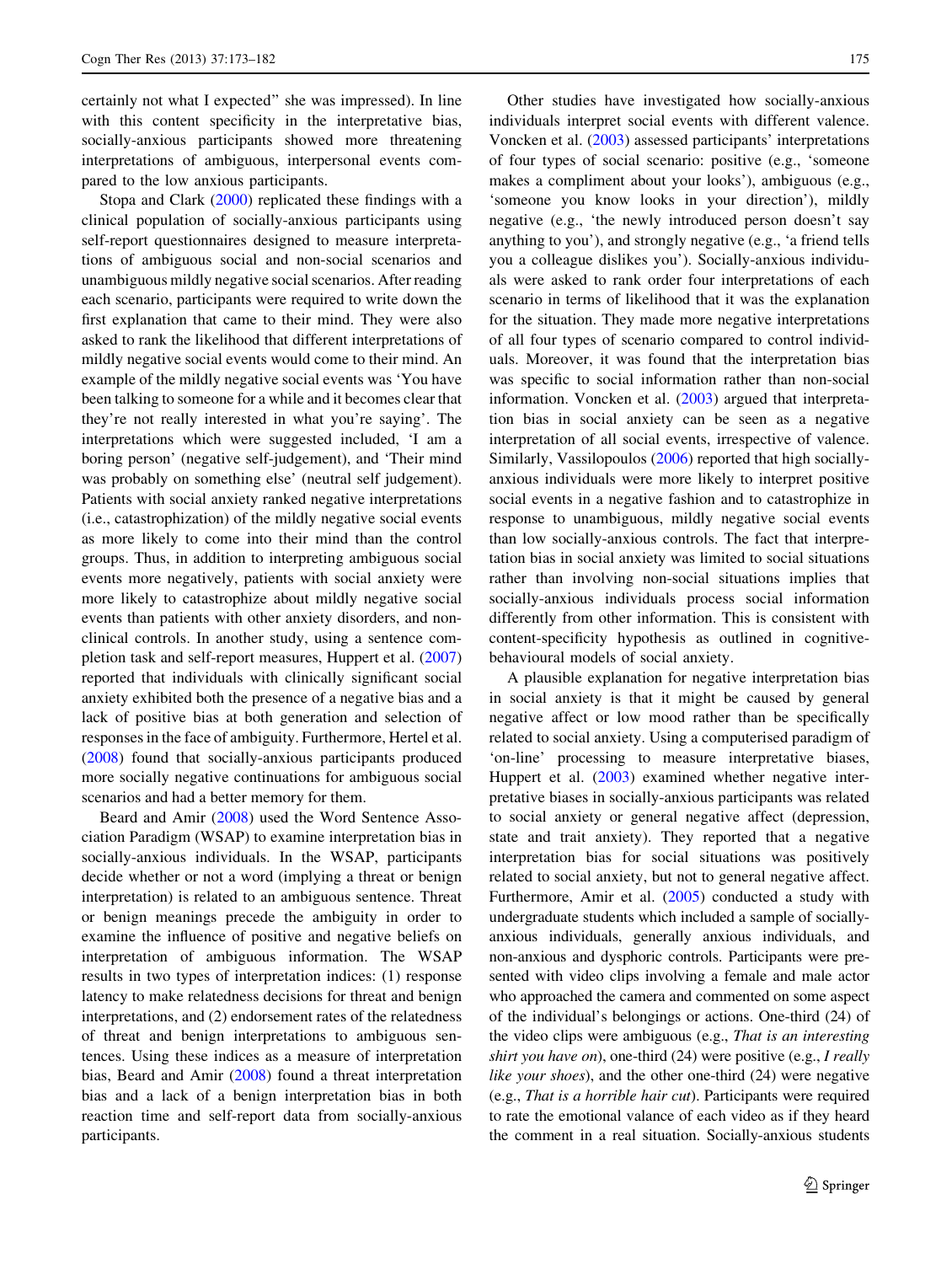rated the valence of ambiguous social interactions as more negative than did non-anxious, high trait anxious and dysphoric control groups. Consistently, Alden et al. ([2008\)](#page-8-0) reported that a negative interpretation bias in patients with social anxiety was not due to the presence of depression as measured by Beck Depression Inventory.

A potential methodological problem with the studies reviewed so far is that they either used laboratory-based paradigms or self-report questionnaires to assess interpretation biases. Taylor and Alden [\(2005](#page-9-0)) used a more ecologically valid paradigm, in which patients with social anxiety and non-anxious controls engaged in a social interaction with an experimenter who behaved in either a positive or an ambiguous social way. Participants then rated their own performance (self-judgement) and their partner's behavior (social interpretation). Consistent with the literature, socially-anxious patients displayed negatively biased self-judgements but failed to display biased interpretations of their partner's behaviour.

In addition to the perceived threat of social cues, the interpretation process also involves estimates of the probability and cost of certain types of negative events (i.e., the perceived impact of the social events on the individual). According to cognitive models, people with social anxiety overestimate perceived social danger (Clark and Wells [1995\)](#page-8-0) and have distorted probabilistic reasoning related to social events (Rapee and Heimberg [1997\)](#page-9-0) which maintain their social anxiety. Recent research has focused on socially-anxious individuals' overestimation of the probability and cost of negative social events. This line of research is often described as judgemental bias studies. In line with the interpretation bias literature, a number of studies have reported that socially-anxious individuals estimate that the probability and cost of negative social events is higher compared to non-anxious controls (Foa et al. [1996;](#page-8-0) McManus et al. [2000;](#page-9-0) Voncken et al. [2003](#page-9-0)). Furthermore, Vassilopoulos [\(2006](#page-9-0)) reported that individuals with high social anxiety estimated the emotional cost of negative social events as higher and the probabilities of positive social events as lower compared to individuals with low social anxiety. Similarly, Schofield et al. ([2007\)](#page-9-0) reported that high socially-anxious individuals estimated the perceived cost of interacting with someone showing disgust facial expression to be greater than low sociallyanxious individuals.

Taken together, the studies reviewed above collectively suggest that both clinical and non-clinical socially-anxious individuals demonstrate biased interpretations of ambiguous social situations. These negative interpretation biases are mainly unrecognised by socially-anxious individuals when exposed to social situations and may underlie anxiety symptoms in social anxiety disorder. The studies reviewed above indicate that the negative interpretative biases have

the following characteristics: (1) when presented with social events (social scenarios, video clips and social interactions), particularly ambiguous social information, socially-anxious individuals tend to interpret it in a more negative or less positive manner, (2) socially-anxious individuals have a tendency to catastrophize about mildly negative social events and overestimate the probability and cost of potentially negative social events, (3) negative interpretation biases in socially-anxious individual are specific to social anxiety rather than other negative affect or depression, and (4) interpretative biases in social anxiety are limited to self-referent social events (content-specific) rather elicited by social and non-social events.

These findings are consistent with the cognitive theories of social anxiety which suggest negative self-processing as a central feature of social anxiety (Beck et al. [1985](#page-8-0); Clark and Wells [1995;](#page-8-0) Rapee and Heimberg [1997](#page-9-0)). Given that social anxiety is associated with negative interpretation biases a next phase of research is to establish whether such a bias is amenable to modifications or treatment (Mobini and Grant [2007\)](#page-9-0). Considering the theoretical and research background, it is reasonable to hypothesize that reducing a negative interpretation bias should lead to reductions in social anxiety. Thus, it is important to move beyond description of interpretation biases and design studies that examine the effectiveness of interventions in modifying negative interpretative biases and improving social functioning.

#### Cognitive Bias Modification

Mathews and Mackintosh [\(2000](#page-9-0)) developed a CBM paradigm in which participants were trained during a number of trials (anything up to 100 trials) to consistently resolve ambiguous word stems (e.g., in favor of either positive or negative outcomes, depending on training condition). Subsequently, clinical and cognitive psychology researchers have developed a number of CBM interventions to directly modify cognitive biases associated with anxiety via repeated practice on computerized cognitive tasks (see Beard [2011](#page-8-0) for a recent review).

This line of research suggests that it is possible to experimentally manipulate (or 'train') interpretation bias in healthy volunteers. For instance, Grey and Mathews ([2000\)](#page-8-0) showed that normal volunteers with high scores on trait anxiety could be trained to generate negative interpretations of ambiguous stimuli. Similarly, Mathews and Mackintosh [\(2000](#page-9-0)) used short passages of text describing ambiguous social situations relevant to social anxiety to manipulate positive and negative interpretation biases in a volunteer sample. These biases were associated with congruent changes in state anxiety. Yiend et al. ([2005\)](#page-9-0)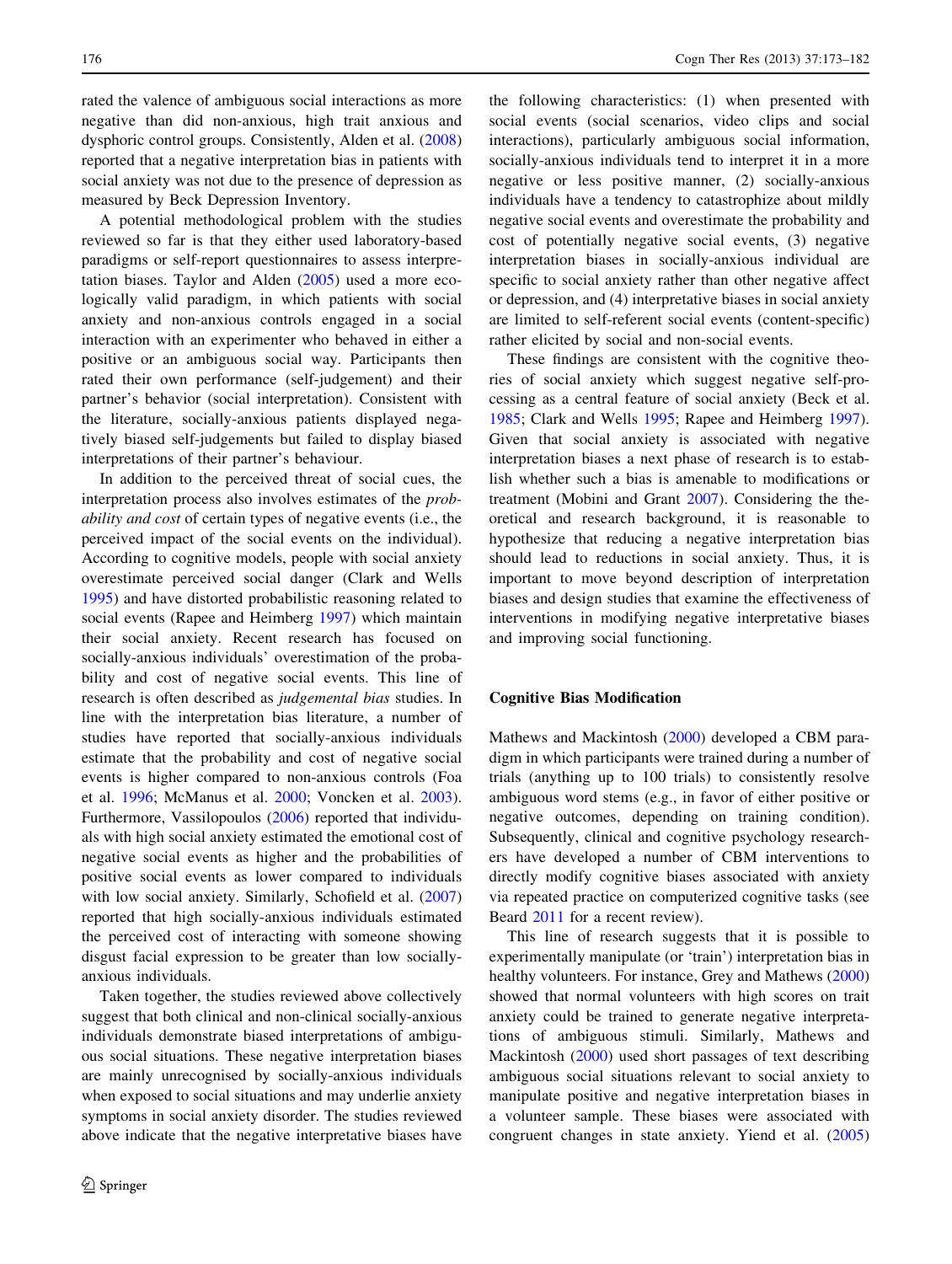reported that experimental training produced interpretation biases which were maintained over 24 h. Mackintosh et al. [\(2006](#page-9-0)) replicated this enduring induced interpretation bias despite a change of context (modality, place, and experimenter) between training and test conditions over 24 h and over stress manipulation (video) too.

In a review of data on the experimental induction of interpretative and attentional biases, Mathews and MacLeod ([2002\)](#page-9-0) concluded that these cognitive biases have causal effects on vulnerability to anxiety via their influence of how significant events are processed. Wilson et al. ([2006\)](#page-9-0) found that participants who were exposed to training in a benign interpretation bias experienced less anxiety in response to a video stressor as compared to participants who were exposed to training designed to induce threat congruent interpretations. Similarly, Mathews et al. ([2007\)](#page-9-0) reported that inducing a benign interpretation bias reduced trait anxiety in high trait anxious volunteers. In another study, Salemink et al. [\(2009](#page-9-0)) found that high trait-anxious participants who completed positive CBM-I program online for eight consecutive days were less state and trait-anxious compared to the control group. More recently, Tran et al. [\(2011](#page-9-0)) adopted the scenarios developed by Mathews and Mackintosh ([2000\)](#page-9-0) to train participants to interpret ambiguous scenarios in either a negative, self-relevant way or a positive, self-relevant way. Following the training, the researchers examined changes in participants' self-reported affect and self-esteem in an emotional vulnerability task. Participants exhibited a tendency to interpret novel ambiguous scenarios in accordance with their training condition. Furthermore, participants in the positive training condition did not exhibit a decrease in self esteem after a subsequent stress task, whereas participants in the negative condition did.

Studies reviewed above mainly employed a method in which participants were encouraged to actively generate positive interpretations of ambiguous scenarios. Hoppitt et al. ([2010\)](#page-8-0) compared two methods of training in a CBM task (active vs. passive). In the active training condition, non-clinical volunteers were trained to generate and select threatening or non-threatening meanings of ambiguous event descriptions, whereas in a passive method participants were provided with identical valenced information with no need to generate or select emotional meanings. The authors reported that this active method of interpretive training increased subsequent self-rated emotionality of images of new emotionally ambiguous descriptions in a training-congruent direction. In contrast, when a passive method of training was used change in the emotional valence of ambiguous descriptions was not observed. The authors suggested that this difference may be due to the induction of an implicit production rule, in which participants in the active training method continue to actively generate threatening meanings of ambiguous events, even in the absence of any requirement to do so in a new task.

So far, a few published studies (Beard and Amir [2008](#page-8-0); Murphy et al. [2007](#page-9-0); Turner et al. [2011\)](#page-9-0) have used CBM procedures to modify interpretation biases in participants who have social anxiety. Murphy et al. ([2007\)](#page-9-0) trained socially-anxious students to make benign interpretations in a single training session. The benign training group listened to 95 short descriptions of ambiguous social situations which were resolved in a positive manner. Participants in the control condition listened to the same descriptions of social situations but the outcome of the situation was not specified. After training, participants read a series of new ambiguous social situations. Their interpretations of these situations were tested using subsequent recognition ratings of possible interpretations. Socially-anxious participants who received a benign (positive or non-negative) interpretation induction generated more benign, less negative interpretations of new ambiguous social situations than the control group and predicted that they would be significantly less anxious in a future social situation.

Using a different procedure of changing interpretations, the word sentence association paradigm (WSAP), Beard and Amir ([2008\)](#page-8-0) trained benign interpretations in sociallyanxious individuals. In the WSAP, participants decide whether or not a word (implying a threat or benign interpretation) is related to an ambiguous sentence. Participants completed 8 training sessions over 4 weeks. Those in the experimental group showed decreased threat interpretations, increased benign interpretations and decreased social anxiety symptoms. Mobini et al. ([2012\)](#page-9-0) found that sociallyanxious participants who were trained to access benign interpretations in a single-session CBM-I program made fewer negative interpretations and more positive interpretations of ambiguous 'social performance' scenarios than a control group. Two methods of modifying interpretation biases were used—implicit training and explicit training. Training materials were identical in both CBM programs, except that in the explicit CBM condition participants were given information about the intention of the (positive) training. A larger effect size  $(d = .74)$  was observed for the explicit CBM-I condition which suggests that providing explicit instructions to the participants about the CBM-I enhanced the emotional transfer of training. Turner et al. [\(2011](#page-9-0)) used cognitive bias modification (CBM-I) training developed by Mathews and Mackintosh [\(2000](#page-9-0)) with eight socially-anxious patients who had a diagnosis of psychosis. They reported that all participants showed improvements in positive mood and three of the six participants who completed the test of interpretative bias displayed an improvement in positive interpretative bias.

In another recent study, Khalili-Torghabeh et al. ([2012\)](#page-9-0) adopted the CBM-I scenarios developed by Mathews and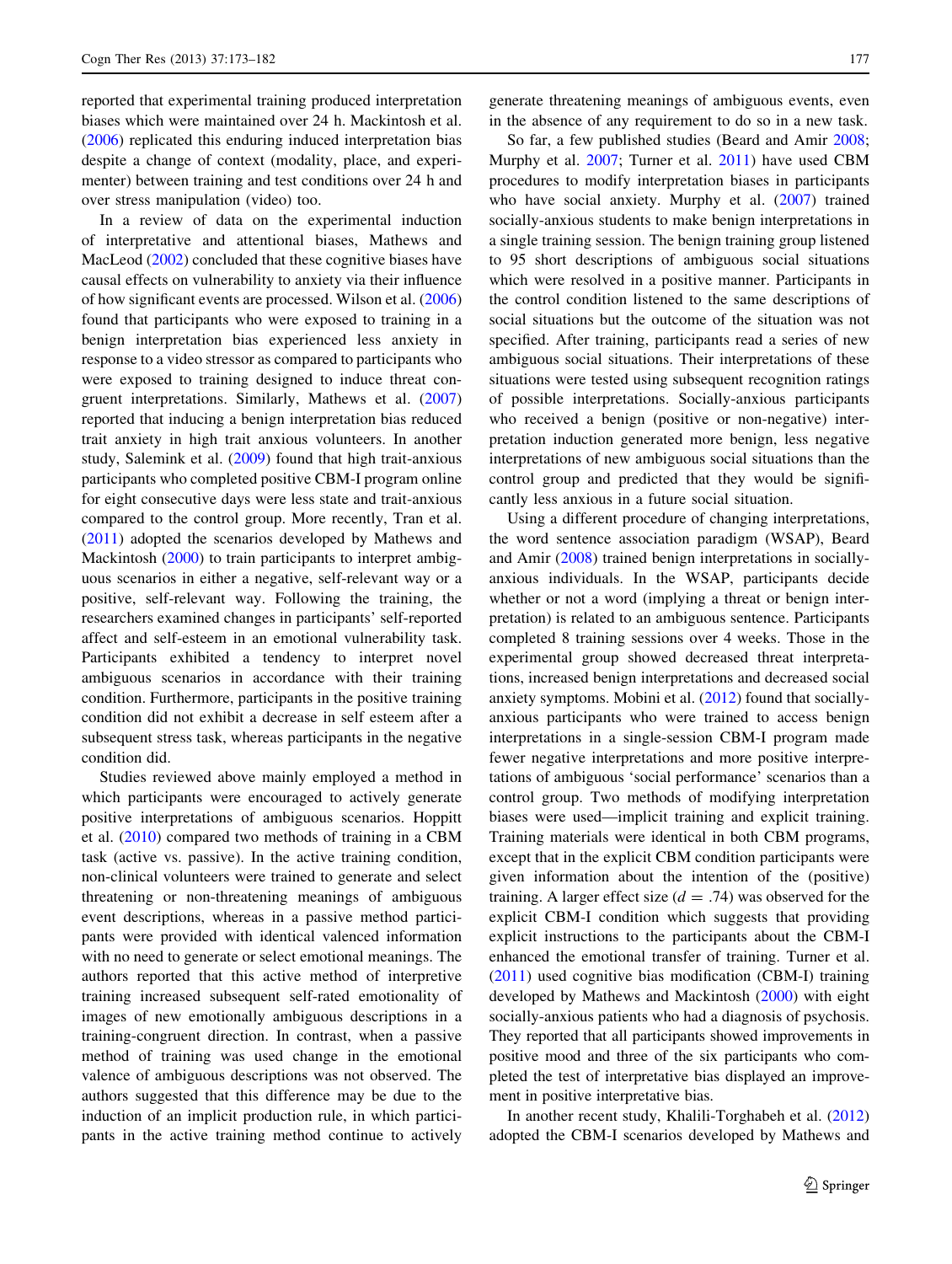Mackintosh ([2000\)](#page-9-0) to train a sample of Iranian sociallyanxious students for 4 sessions over 2 weeks. The results showed that the CBM-I group significantly endorsed fewer threat interpretations and more benign interpretations of ambiguous social scenarios at post-test than the control group. Participants in the CBM-I condition also reported a significant decrease in social anxiety symptoms measured by the fear of negative evaluation (FNE) and social avoidance and distress scale (SADS). Moreover, the CBM-I group showed a significant reduction in negative interpretation biases and social anxiety symptoms at a 1-month follow-up. To our knowledge, this is the first cross-cultural CBM study which demonstrates such CBM effects using a non-English speaking sample of sociallyanxious individuals.

A method which may enhance the clinical impact of CBM treatment is to combine training of interpretative and attentional biases. As discussed by Beard [\(2011\)](#page-8-0), both attention and interpretation biases are important targets for treatment of anxiety disorders. Like CBM-I, cognitive bias modification for attention (CBM-A) is a newly emerging intervention for anxiety that is rooted in cognitive models of anxiety disorders (see Bar-Haim [2010](#page-8-0) for a recent review). In a randomized double-blind placebo-controlled trial, Beard and colleagues (Beard et al. [2011\)](#page-8-0) examined the efficacy of combined CBM for interpretation (CBM-I) and attention (CBM-A) in the treatment of social anxiety disorder in a community sample. Participants in the CBM-I condition completed a word-sentence association task in which they received positive feedback for making benign interpretations of word–sentence pairs and negative feedback for making negative interpretations, whereas participants in the CBM-A condition completed a dot probe task in which probes always followed neutral faces when paired with a disgust face, thereby directing attention away from threat. Participants in the combined CBM-I and CBM-A condition reported significantly reduced self-reported social anxiety symptoms relative to the placebo condition. These gains were also evident on a behavioral measure of social anxiety (i.e., performance on an impromptu speech). Beard and colleagues (Beard et al. [2011\)](#page-8-0) also assessed participants' perceived credibility of and satisfaction with the two CBM programs. Participants rated the CBM-I and CBM-A treatments as moderately credible and found both CBM protocols acceptable and reported high satisfaction. Participants also reported that CBM-I was more helpful than CBM-A. Finally, credibility and expectancy ratings at baseline correlated with change in social anxiety symptoms. In another qualitative study, Beard et al. ([2011\)](#page-8-0) examined 10 socially-anxious patients' attitudes toward and initial impressions of CBM. The patients were asked to report both positive and negative aspects of CBM-I and CBM-A tasks. They found CBM-I to be more 'fun and

engaging' than CBM-A. Overall, most participants reacted more negatively to the CBM-A task than the CBM-I task and preferred the latter because it was more 'intuitive and engaging'. Some participants thought that both CBM programs were 'weird', and repetitive and boring'. Despite the fact that most participants were able to make sense of the need for repetition in CBM, many still did not think they would complete such a repetitive treatment. Similar findings are reported in a previous study where anxious participants described both the CBM-A and CBM-I tasks as acceptable, with the attentional task experienced as boring and the interpretative task as helpful (Brosan et al. [2011](#page-8-0)). Brosan et al. [\(2011](#page-8-0)) also used a combined approach of CBM-A and CBM-I with a sample of 13 anxious patients and found significant reductions in threat related attentional and interpretative biases, as well as decreased state and trail anxiety. Given these emerging qualitative data, it is important to work towards developing more appealing and engaging CBM programs for social anxiety and other anxiety disorders.

In sum, a growing body of literature indicates that cognitive bias modification is an effective intervention in modifying negative interpretation biases and reducing emotional vulnerability to anxiety. Although mainly developed from basic science laboratory research, CBM is a possible new treatment, based on cognitive theories and research about anxiety. Given this promising prospect of using CBM as a treatment method for anxiety disorders in general and social anxiety in particular, we will discuss some important clinical and research implications of CBM findings in the next part.

## Clinical and Research Implications

The findings that cognitive bias modification training can modify negative interpretative biases in people who have social anxiety have both theoretical and clinical implications. The research evidence reviewed above supports cognitive-behavioral theories of social anxiety that emphasize a biased allocation of information processing resources to negative evaluation (Clark and Wells [1995](#page-8-0); Rapee and Heimberg [1997](#page-9-0)). The common theme of these cognitive models is that perceived negative self-processing is associated with biased information processing which makes certain individuals vulnerable to developing social anxiety (Spokas et al. [2007](#page-9-0)).

Despite very promising results from laboratory-based CBM studies using analogue samples (see Beard [2011\)](#page-8-0), the therapeutic values of CBM largely remain to be investigated. There are limited data on whether the CBM programs can be used clinically with patients who have social anxiety. Apart from Beard et al.'s [\(2011](#page-8-0)) recent study,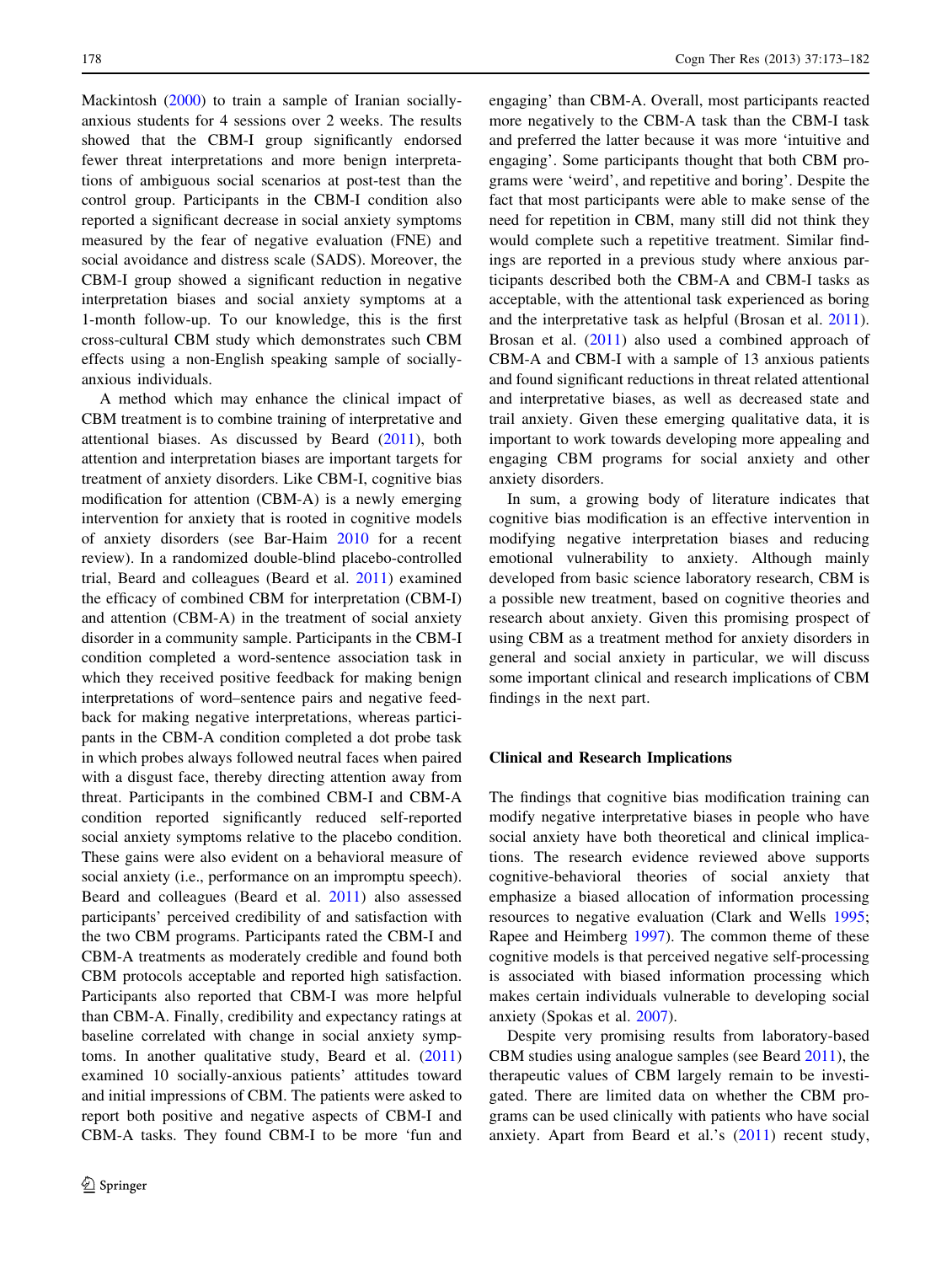there have been no other clinical trials of CBM with participants who have social anxiety. The development of a method to reduce negative cognitive biases could provide an important supplement to existing clinical practice (see Beard [2011](#page-8-0) for a review). As a stand-alone treatment or an adjunct to cogntive-behavioral therapy (CBT), CBM has the potential to be delivered flexibly by computer without or with less clinician involvement. In addition, as an adjunctive treatment, CBM may complement other psychological therapies in its mode of delivery (i.e., as a home-based task conducted in-between sessions of CBT). It may be a particularly suitable treatment for patients with social anxiety who do not wish to engage in a face-to-face treatment with a therapist such as CBT or who are not suitable for or do not wish to take medication. Computerised delivery of therapeutic interventions for social anxiety may also enhance the efficacy of face-to-face CBT for social anxiety. Moreover, given that social anxiety is one of the most common anxiety disorders with a poor rate of recovery (Sareen and Stein [2000](#page-9-0)), the availability of a treatment method such as CBM which is easy to deliver via the internet or on CD-ROM either at the clinic or in the patient's own environment could result in significant reductions in economic and social costs of this debilitating disorder.

It is important to examine methods of enhancing the effects of CBM-I training on modifying cognitive biases and symptomatic presentation of the disorder as well as transferring the impact into the real world. It would be helpful to demonstrate that reductions in symptom severity are associated with improvements in social functioning. CBM studies have examined the effect of training over a single session or multiple (eight) sessions and there is still uncertainty about what may constitute an optimal 'dose' of CBM. Despite some promising effects of CBM-I, it seems improbable that direct modification of interpretative biases through a single session will yield enduring therapeutic benefits. MacLeod et al. ([2009\)](#page-9-0) suggested that future researchers should investigate how to optimize the transfer of CBM-induced cognitive change from the laboratory into the naturalistic setting and to maintain any changes over time. One would expect that multiple training sessions are more likely to induce long-term changes in interpretation bias, consequently resulting in decreased social anxiety symptoms. Multiple practices outside the clinical (or laboratory) setting, for example, using home computers or using training materials in naturally occurring social situations may result in more enduring positive effects of CBM practice on social anxiety symptoms.

Holmes et al. [\(2006](#page-8-0)) reported that positive interpretation training enhanced positive mood through mental imagery as opposed to verbal processing. Furthermore, Holmes and colleagues (Holmes et al. [2009\)](#page-8-0) demonstrated that CBM gave greater protection against subsequent negative mood induction when imagery rather than verbal processing of the ambiguous scenarios was used. These findings suggest that images, rather than verbal representations contribute to negative or positive affectivity and may play a key role in the efficacy of CBM-I. In line with these research findings, it is important to explore variants of CBM which have a greater impact on producing mental imagery of the social scenarios, for example, by employing visual prompts or video images of the events. This is particularly important when using CBM with a clinical sample. Patients with social anxiety might find it difficult to imagine themselves in social situations because they naturally tend to avoid those situations. Thus, this heightened arousal provoked by imagery exposure to social situations may interfere with their ability to imagine themselves in social scenarios. There seems to be a need for continued research in the laboratory-based development of more imaginative ways of activating mental imagery in patients while engaging in the CBM task. It is also important to bear in mind that not all people are able to produce mental imagery, therefore verbal processing might work better for some people than others.

Thus far, CBM training materials for social anxiety have been mainly limited to some passages related to social interactions and social performance. Future research on interpretation bias training needs to take into account the clinical presentations and the phenomenology of social anxiety disorder. Social anxiety can result from negative interpretations of various social situations. Mobini et al. [\(2012](#page-9-0)) suggested that the content of CBM training materials should be tailored to different features of social anxiety such as fears specifically related to 'social interactions' (e.g., meeting strangers) as opposed to 'social performance' (e.g., public speaking). This content-specificity of the interpretative training materials may be particularly important when studying clinical populations. Some individuals with social anxiety disorder experience great distress in a wide range of social situations, whereas others experience anxiety only in specific social situations (American Psychiatric Association [2004\)](#page-8-0). Therefore, CBM and training programs should distinguish between more general and specific features of clinical presentation of social anxiety disorder. More specific CBM-I training programs may prove to have more robust effects on cognitive biases and anxiety symptoms.

The relationship between different aspects of cognitive biases needs to be investigated. CBM research has mainly focused on modification of either attentional bias or interpretation bias. There is consistent evidence that people with social anxiety have both attentional and interpretation biases (e.g., Asmundson and Stein [1994;](#page-8-0) Pineles and Mineka [2005;](#page-9-0) Pishyar et al. [2004\)](#page-9-0). Preliminary data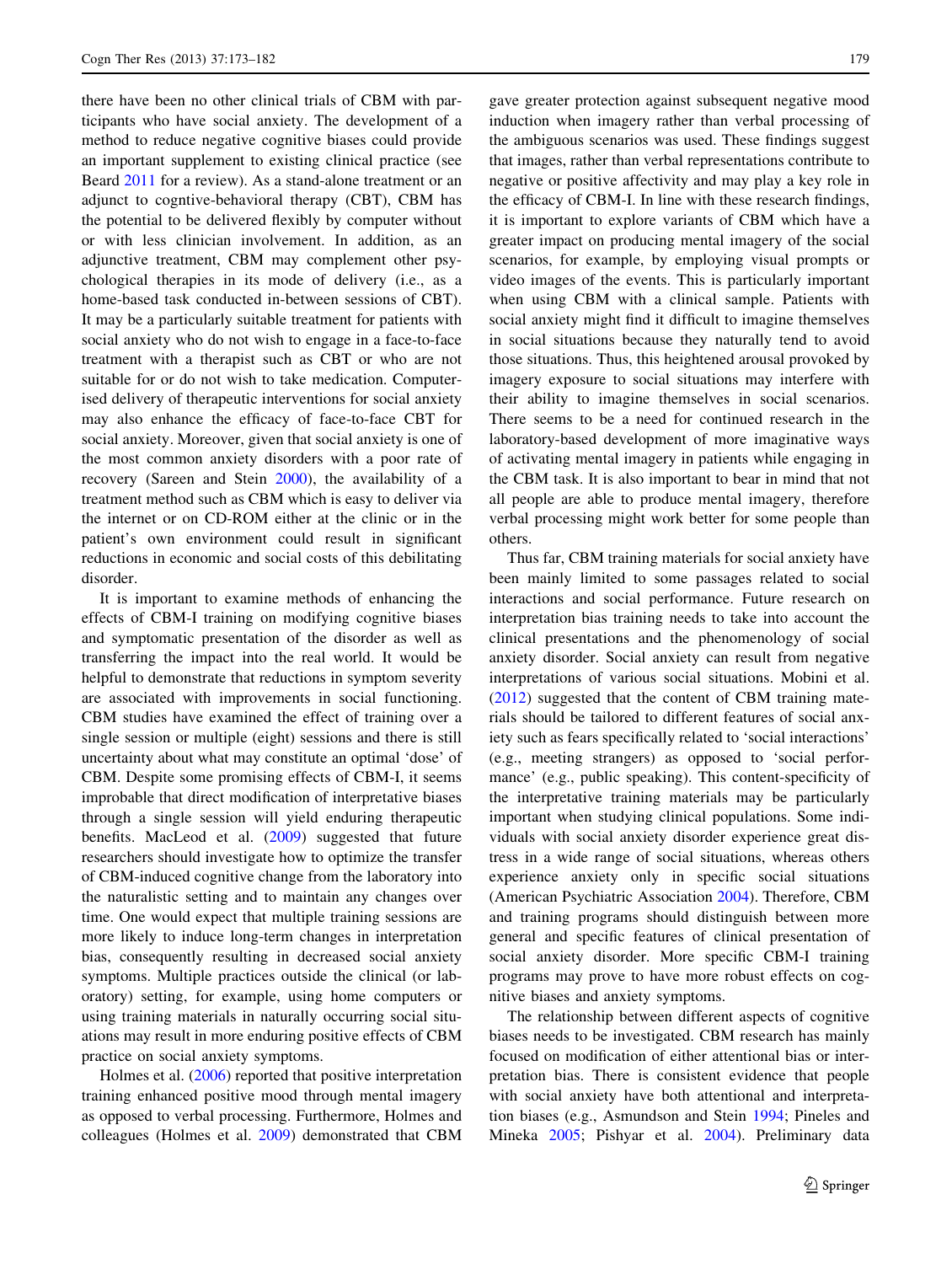(Mobini et al. [2012\)](#page-9-0) indicated that reducing a negative interpretation bias resulted in decreased attentional bias towards social threat words. This suggests that a change in one aspect of information processing (e.g., interpretative bias) may mediate changes in other more salient aspect of information processing. Taking into account the very nature of information processing and involvement of automatic (attentional bias) and more conscious (interpretative bias) processing systems (Beck and Clark [1997\)](#page-8-0), further CBM research needs to examine the interactional nature of different cognitive biases using different (attentional and interpretative) variants of CBM. It is important to investigate whether CBM training targeting one aspect of cognitive biases influences other aspects within information processing. This line of research can shed light on the complicated cognitive systems and mechanism of action by which different cognitive processes interact with each other and influence emotion.

One of the ways of investigating this interactional nature of cognitive processes is to combine CBM tasks for different cognitive biases and investigate the effects of this combined CBM treatment on each bias. A similar combined CBM approach was used in Beard et al.'s ([2011\)](#page-8-0) study but the authors did not report any effects of combined CBM-I and CBM-A treatment on interpretative or attentional biases. In this regard, meditational analysis may help the researchers specify the cognitive mechanisms underlying symptom reductions following repeated practice of the CBM task.

As discussed previously, research suggests that individuals with social anxiety demonstrate negative judgemental biases, i.e., they overestimate the probability of negative outcomes in social situations and exaggerate the costs of negative social events (Foa et al. [1996;](#page-8-0) McManus et al. [2000;](#page-9-0) Schofield et al. [2007](#page-9-0); Vassilopoulos [2006](#page-9-0)). So far, CBM research has focused on interpretations of ambiguous social scenarios rather than modification of cognitive processing involved in overestimation of the probability and costs of negative social events. Thus, future studies could also develop CBM materials which directly modify of judgmental biases in social anxiety.

Studies reviewed above indicate that the existence of a negative interpretation bias is a robust phenomenon associated with social anxiety. However, cognitive theories of social anxiety (Beck et al. [1985](#page-8-0); Clark and Wells [1995\)](#page-8-0) describe several levels of information processing (e.g., dysfunctional assumptions and negative core beliefs) as underlying cognitive explanations for this disorder. It is not yet clear that a strategy that has been learned in a more implicit and automatic fashion via CBM task can modify more conscious cognitive processing such as dysfunctional assumptions underlying social anxiety (Clark and Wells [1995\)](#page-8-0). Future CBM research should go beyond of this

'tip of the iceberg' and determine whether the CBMinduced modifications can affect deeper levels of thinking patterns seen in social anxiety. It is not yet clear that a strategy that has been learned in a more implicit and automatic fashion via the CBM task can modify more conscious cognitive processing such as dysfunctional assumptions underlying social anxiety (Clark and Wells [1995\)](#page-8-0).

Beck and Clark ([1997\)](#page-8-0) introduced a three-stage model of information processing of anxiety consisting of (a) initial registration, (b) immediate preparation, and (c) secondary elaboration. The first stage of processing involves an automatic recognition of threat information by the activation of the orienting mode. The recognition of a negative stimulus leads to the immediate preparation stage involving the activation of the primal mode. The primal-mode processing involves a mixture of both automatic and more elaborative processing (e.g., activation of negative automatic thoughts). The activation of the primal mode leads to secondary elaboration stage, that is, elaborative and strategic processing based on the activation of the metacognitive mode. At this stage information processing is characteristically slow, effortful, and schema driven. Beck and Clark [\(1997](#page-8-0)) suggested that automatic anxious thoughts and cognitive biases result from the activation of the orienting and primal threat modes at the earlier stages of information processing. Therefore, according to this model of information processing, the main task in treating anxiety disorders should focus on the deactivation of the primal threat mode and the strengthening of more reflective and elaborative processing. Taking into account Beck and Clarks' model and the fact that cognitive biases operate outside of awareness and are relatively habitual, studies that combine automatic and elaborative processing outcomes can build on our understanding of how automatic and conscious processes are affected by CBM interventions.

Understanding the relation between automatic and conscious processing is particularly important because these implicit cognitive biases are relatively difficult to modify using traditional CBT, where the focus is more on helping patients to consciously and explicitly engage in attempts to explore positive/rational alternatives to negative thinking and to learn explicit cognitive and behavioural strategies to target such cognitions in the future. Mobini et al.'s ([2012\)](#page-9-0) study provides preliminary evidence that making sociallyanxious participants aware of the intention of the (positive) training in CBM-I enhances its effectiveness in reducing negative interpretation biases. However, it remains to be seen whether this explicit CBM-I training influences underlying thought processes involved in social anxiety.

One of the interesting questions is whether processing self-relevant information through CBM training would lead to constructing more positive mental representation of the self in socially-anxious individuals (see Stopa et al. [2010](#page-9-0)).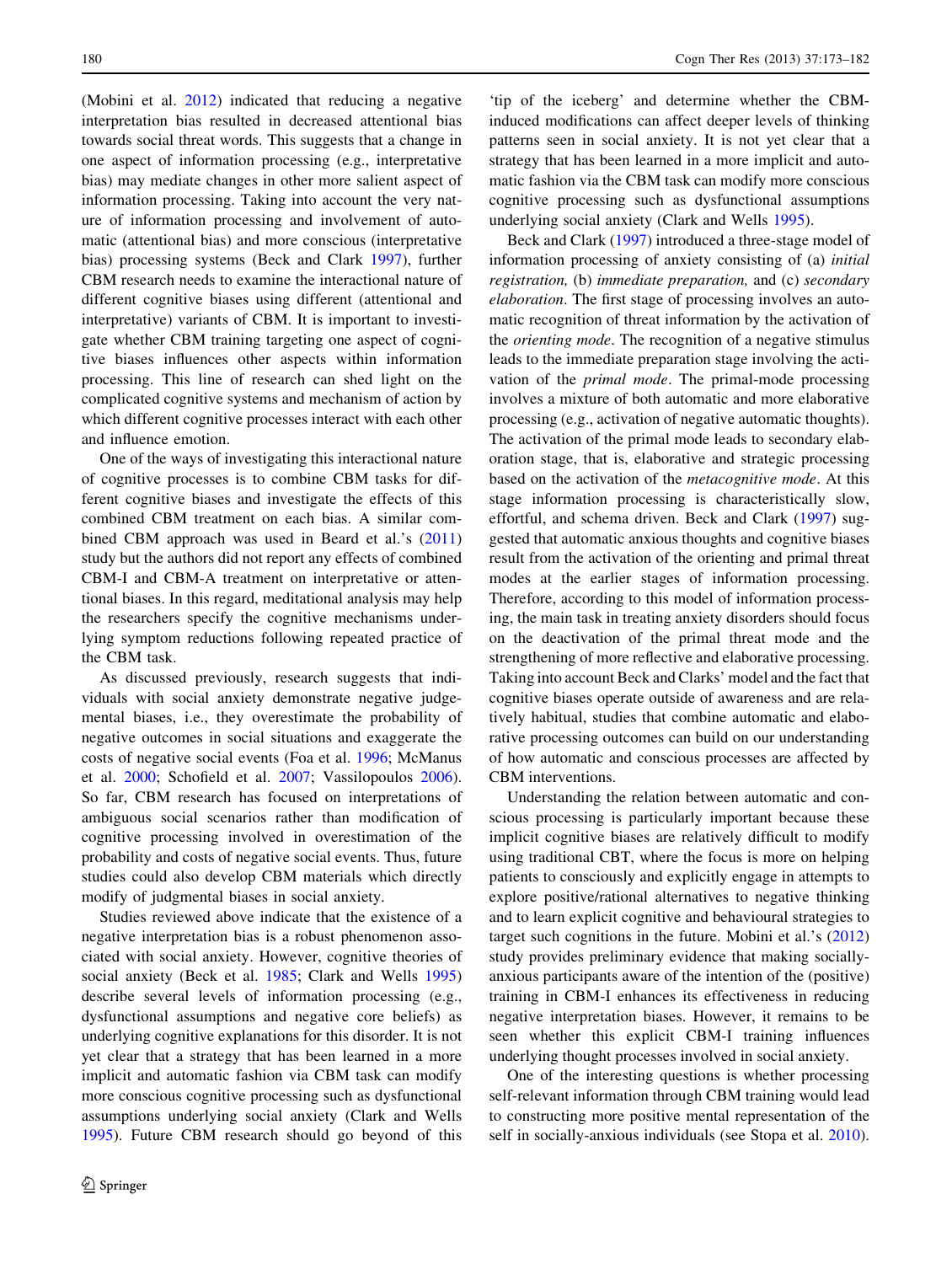<span id="page-8-0"></span>As Stopa [\(2009](#page-9-0)) suggested, lack of clarity about the self is associated with elevated social anxiety, and it is possible that activating positive self-relevant information through CBM-I training might help socially-anxious individuals develop a stable sense of self within social situations. It is not clear whether processing positive self-relevant information through imagined social scenarios would change a negative representation of the self which is assumed to maintain social anxiety (Rapee and Heimberg [1997\)](#page-9-0).

Finally, more work needs to be done to assess the impact of CBM on participants including issues around safety and potential adverse effects of CBM tasks on patients with social anxiety. Despite the fact that CBM-I appears to be a benign treatment with low drop outs from treatment, ranging from 0 to 8% (see Beard 2011), the feasibility and acceptability of delivering CBM to various clinical populations with less therapist involvement largely remain to be seen.

## **Conclusions**

CBM-I has been developed from basic science laboratory research to modify negative interpretative biases in social anxiety and reduce emotional vulnerability and social anxiety symptoms. Although existing treatment approaches such as cognitive-behavioural therapy explicitly target cognitive biases, CBM-I offers an alternative approach that may be less time-consuming and require significantly less therapist involvement. However, the clinical efficacy of this treatment method for social anxiety disorder has yet to be established. Although, several studies suggest that CBM- I is a promising treatment for social anxiety this approach requires systematic evaluation through high quality clinical trials.

#### References

- Alden, L. E., Taylor, C. T., Mellings, T. M. J. B., & Laposa, J. M. (2008). Social anxiety and the interpretation of positive social events. Journal of Anxiety Disorders, 22, 577–590.
- American Psychiatric Association. (2004). Diagnostic and statistical manual of mental disorders, 4th ed. (DSM-IV). Washington, DC: APA.
- Amir, N., Beard, C., & Bower, E. (2005). Interpretation bias and social anxiety. Cognitive Therapy and Research, 29, 433–443.
- Amir, N., Foa, E. B., & Coles, M. E. (1998). Negative interpretation bias in social phobia. Behaviour Research and Therapy, 36, 945–957.
- Asmundson, G. J. G., & Stein, M. B. (1994). Selective processing of social threat in patients with generalized social phobia: Evaluation using a dot-probe paradigm. Journal of Anxiety Disorders, 8, 107–117.
- Bar-Haim, Y. (2010). Research review: Attention bias modification (ABM): a novel treatment for anxiety disorders. Journal of Child Psychology and Psychiatry, 51, 859–870.
- Beard, C. (2011). Cognitive bias modification for anxiety: Current evidence and future directions. Expert Review of Neurotherapeutics, 11, 299–311.
- Beard, C., & Amir, N. (2008). A multi-session interpretation modification program: Changes in interpretation and social anxiety symptoms. Behaviour Research and Therapy, 46, 1135–1141.
- Beard, C., Weisberg, R. B., & Amir N. (2011). Combined cogntive bias modification treatment for social anxiety disorder: A pilot trial. Depression and Anxiety, 28, 981–988.
- Beard, C., Weisberg, R. B., & Primack, J. (2011). Socially anxious primary care patients' attitudes toward cognitive bias modification (CBM): A qualitative study. Behavioural and Cognitive Psychotherapy, 30, 1–16. doi[:10.1017/S1352465811000671](http://dx.doi.org/10.1017/S1352465811000671).
- Beck, A. T., & Clark, D. A. (1997). An information processing model of anxiety: Automatic and strategic processes. Behaviour Research and Therapy, 35, 49–58.
- Beck, A. T., Emery, G., & Greenberg, R. (1985). Anxiety disorders and phobia: A cognitive perspective. New York: Basic Books.
- Brosan, L., Hoppitt, L., Sillence, A., Shelfer, L., & Mackintosh, B. (2011). Cognitive bias modification for attention and interpretation reduces trait and state anxiety study in a clinically anxious population. Journal of Behavior Therapy and Experimental Psychiatry, 42, 258–264.
- Clark, D. M., & McManus, F. (2002). Information processing in social phobia. Biological Psychiatry, 51, 92–100.
- Clark, D. M., & Wells, A. (1995). A cognitive model of social phobia. In R. G. Heimberg, M. R. Liebowitz, D. A. Hope, F. R., & Schneier (Eds.), Social phobia: diagnosis, assessment, and treatment (pp. 69–93). New York: The Guilford Press.
- Constans, J. I., Penn, D. L., Ihen, G. H., & Hope, D. A. (1999). Interpretive biases for ambiguous stimuli in social anxiety. Behaviour Research and Therapy, 37, 643–651.
- Dalgleish, T. J., & Watts, F. N. (1990). Biases of attention and memory in disorders of anxiety and depression. Clinical Psychology Review, 10, 589–604.
- Fehma, L., Pelissolob, A., Furmarkc, T., & Wittchend, H.-U. (2005). Size and burden of social phobia in Europe. European Neuropsychopharmacology, 15, 453–462.
- Foa, E. B., Franklin, M. E., Perry, K. J., & Herbert, J. D. (1996). Cognitive biases in generalized social phobia. Journal of Abnormal Psychology, 105, 433–439.
- Grey, S., & Mathews, A. (2000). Effects of training on interpretation of emotional ambiguity. Quarterly Journal of Experimental Psychology: Human Experimental Psychology, 53(A), 1143–1162.
- Heinrichs, N., & Hofman, S. G. (2001). Information processing in social phobia: A critical review. Clinical Psychology Review, 21, 751–770.
- Hertel, P. H., Brozovich, F., Joormann, J., & Gotlib, I. H. (2008). Biases in interpretation and memory in generalized social phobia. Journal of Abnormal Psychology, 117, 278–288.
- Hirsch, C. R., & Clark, D. M. (2004). Information-processing bias in social phobia. Clinical Psychology Review, 24, 799–825.
- Holmes, E. A., Lang, T. J., & Shah, D. M. (2009). Developing interpretation bias modification as a ''cognitive vaccine'' for depressed mood—Imagining positive events makes you feel better than thinking about them verbally. Journal of Abnormal Psychology, 118, 76–88.
- Holmes, E. A., Mathews, A., Dalgleish, T., & Mackintosh, B. (2006). Positive interpretation training: Effects of mental imagery versus verbal training on positive mood. Behaviour Therapy, 37, 237–247.
- Hoppitt, L., Mathews, A., Yiend, J., & Mackintosh, B. (2010). Cognitive bias modification: The critical role of active training in modifying emotional responses. Behavior Therapy, 41, 73–81.
- Huppert, J. D., Foa, E. B., Furr, J. M., Filip, J. C., & Mathews, A. (2003). Interpretation bias in social anxiety: A dimensional perspective. Cognitive Therapy and Research, 27, 569–577.